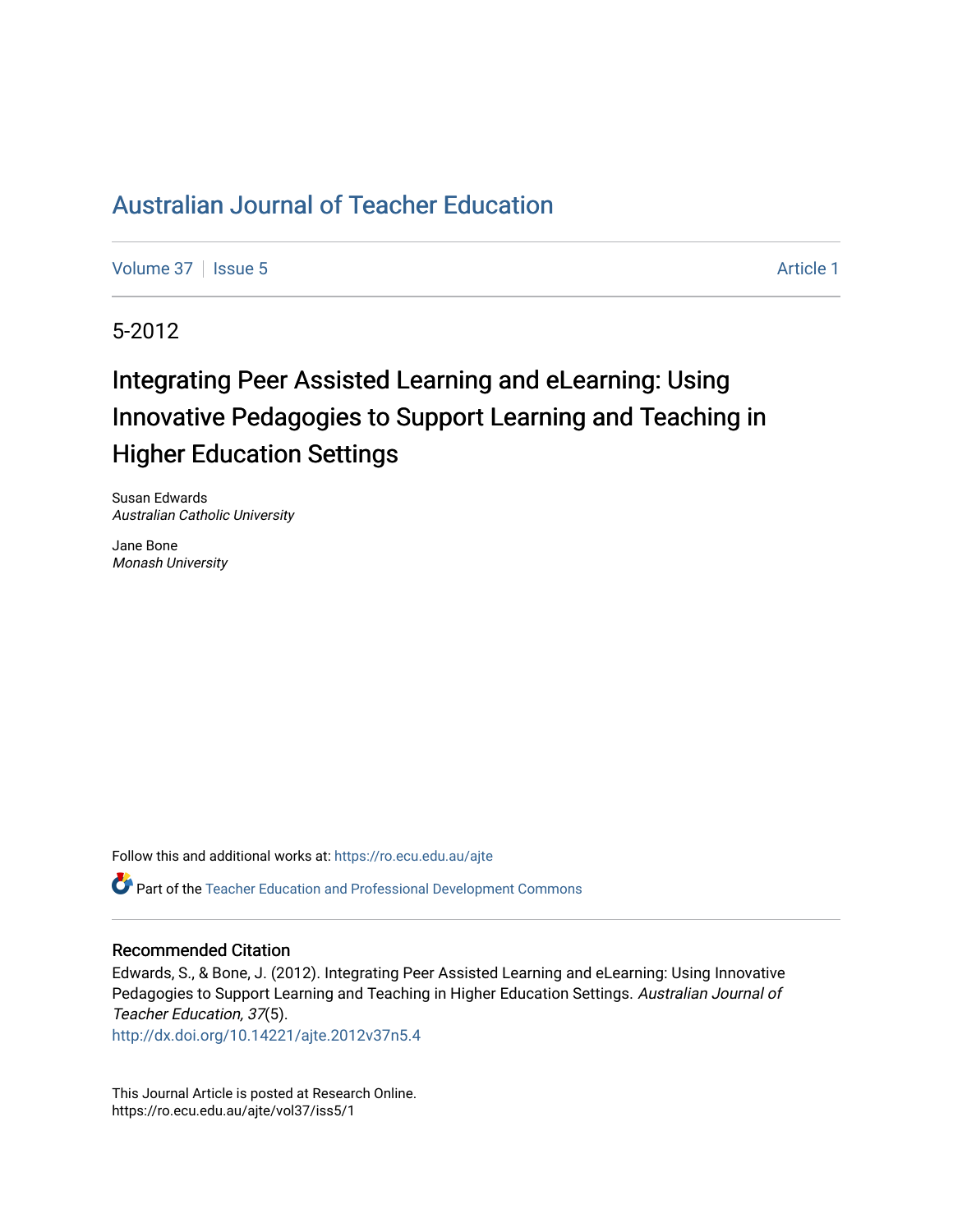# **Integrating Peer Assisted Learning and eLearning: Using Innovative Pedagogies to Support Learning and Teaching in Higher Education Settings.**

Susan Edwards Australian Catholic University Jane Bone Monash University

*Abstract: The paper reports the findings from a project which examined the interface between Peer Assisted Learning (PAL) and eLearning in a higher education setting. Traditional uses of ICTs in higher education have focussed on the 'transfer model' where existing face to face pedagogies have tended to be transferred to approaches to eLearning. This paper argues that arrival of web 2.0 has challenged the continued viability of the transfer model and discusses instead the need for more innovative approaches to inform the design of teaching and learning in higher education settings. In response to this the PAL project was conceptualised using ideas drawn from socio-cultural theory. This theoretical perspective includes the role that social situations play in promoting learning. The project findings indicated that interfacing PAL and eLearning provided an important context for re-positioning the ways in which tutorials and lectures could be used as a basis for collaborative learning between students and lecturers alike.* 

# **Introduction**

In recent years the pedagogies associated with teaching and learning in higher education settings have been challenged by the increased use of ICTs as a means of supporting student learning. These pedagogical developments have been paired with developing insights into the role of social and cultural interactions in student learning, including the role of Peer Assisted Learning (PAL) in higher education. This paper reports the findings from a project which attempted to integrate PAL and online learning as a basis for reconceptualising the more traditional use of lecture and tutorial periods in a unit of study associated with a bachelor degree program in early childhood teacher education. The integration of PAL and online learning was conceptualised using ideas about the social and cultural nature of learning drawn from socio-cultural theory, in particular the role of social situations in promoting learning. Therefore, the project aims were to:

1. Explore the interface between PAL and eLearning as a site for developing an alternative approach to the more traditional face to face (f2f) lecture

2. Determine students' perceptions of the relationship between PAL and eLearning in relation to their perceived acquisition of unit content

3. Examine students' responses to their participation in the alternative lecture approach compared to their existing perspectives on the role of the traditional lecture in their learning

Given recent advances in the use of technologies and ICTs in Higher Education, a core aspect of this project was to explore the extent to which traditional pedagogical practices associated with Higher Education could be repositioned for more effective and engaging student learning.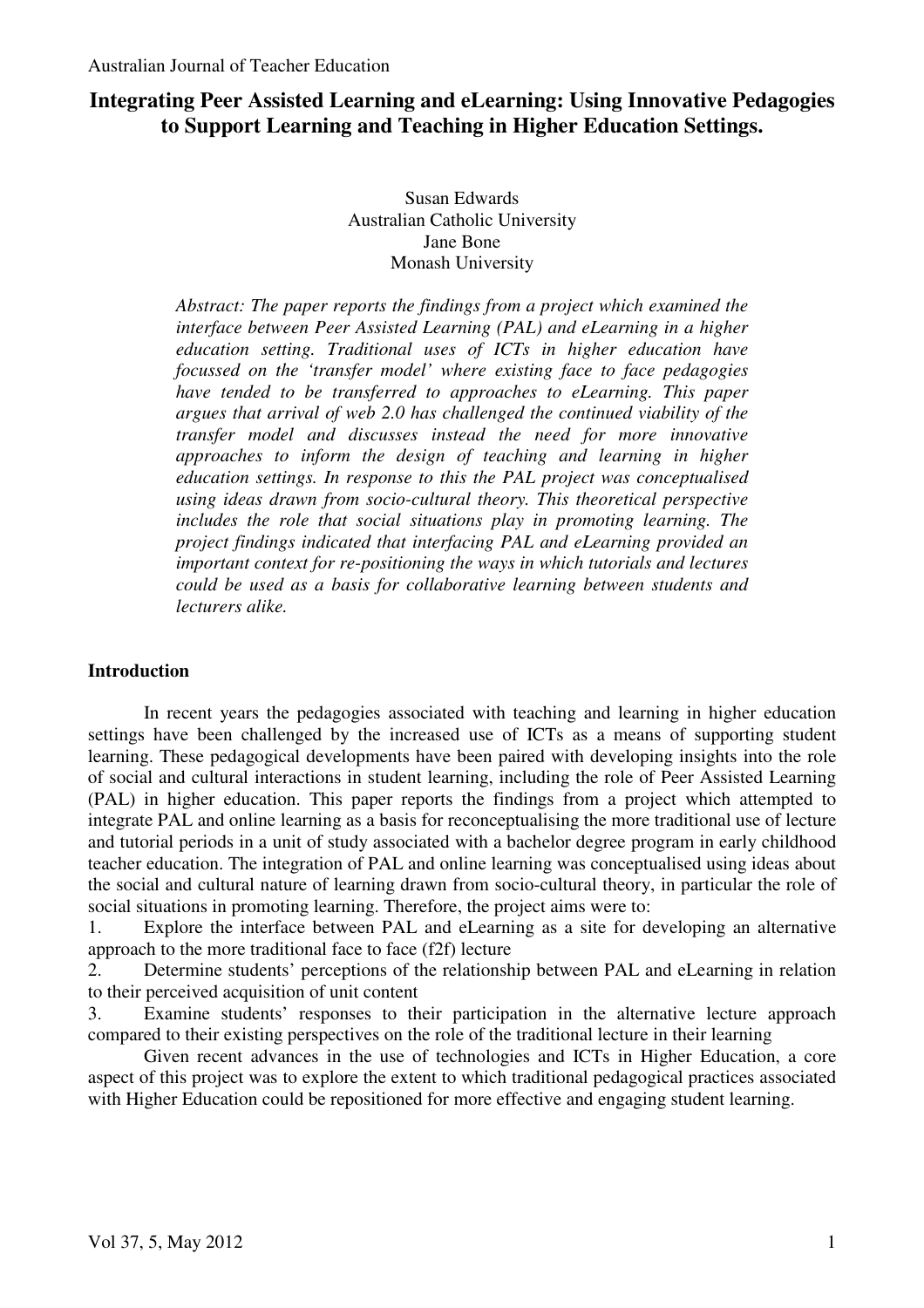# **Higher Education and eLearning**

It is widely accepted across the international Higher Education sector that eLearning is enabled by the use of particular ICTs which offer students, teaching staff and institutions flexibility in terms of the times, places and pace at which learning and teaching may occur (Turney, Robinson, Lee and Soutar, 2009). Associated with perceived 'benefits' for students and teachers alike, the early arrival of eLearning in higher education settings was promoted as offering the potential to enable student centred learning through the realisation of constructivist teaching principles. What emerged instead was a 'transfer pedagogy' (Salmon, 2005) in which existing approaches to teaching and learning in higher education were applied to the digital environment, such that Learning Management Systems (LMS) were employed as a means of delivering course content to students. Transfer pedagogy was represented by uses of the technology which mimicked existing conceptions of knowledge and knowledge practices. The lecturer remained the 'expert' delivering his/her content through the medium of the lecture; tutorials were used as a space for questions and discussion to occur amongst students and tutors. The eLearning versions of these activities included lectures 'delivered online in the form of text, audio and/or video' (Alexander and Boud, 2002), and supposed 'discussions' occurring in online discussion forums. In terms of the usual student/lecturer and student/student relationship very little changed.

Transfer pedagogies were successful to some extent during the early days of eLearning as they tended to fit the primarily textual and reader orientated nature of the first generation of web activity. However, during the last few years the emergence of Web 2.0 has increasingly challenged not only the efficacy of transfer pedagogies, but the very assumptions regarding knowledge underpinning their use in the first instance. Web 2.0 is characterised by activity in which users abstract, articulate and contribute their own "mashed-up" content to particular sites (Alexander, 2006). Knowledge is no longer necessarily viewed as being held by 'experts' whose role it is to deliver information to students. Rather, knowledge is viewed as socially constructed and mediated through many digital and non-digital forms and the use of the internet in Higher Education increasingly positioned as "reshaping the world of knowledge through its socio-technological practices" (Ladyshewksy & Gardern, 2008, p. 243). Pedagogically, the implications are that traditional approaches – whether those used pre-web, or those 'transferred' to the web, may no longer be appropriate ways of engaging with information and working towards the construction of knowledge and understanding that is meaningful to learners.

A 'second stage' of eLearning has therefore began to emerge in which 'innovative pedagogies' (Salmon, 2005) are arguably necessary to reconceptualising how teaching and learning can be enacted in Higher Education settings in a situation whereby information, knowledge and the capacity to socially shape such information and knowledge tends to define the learning experiences of many students (Brown & Adler, 2008). Innovative pedagogies are not necessarily easily defined, but are represented by approaches to teaching and learning in which "technologies are used in new ways to advance what was possible in the classroom" (Salmon, 2005, p. 202). This occurs by understanding the ways in which Web 2.0 has shifted knowledge and information practices, and by aligning these new practices with more traditional structures to realise new pedagogical approaches. An important part of this process involves understanding the social dimensions of learning and how these integrate with the use of Web 2.0 technologies (Greenhow, Robelia & Hughes, 2009) as a basis for approaching practice, so that rather than focussing on transfer pedagogies, innovation is able to drive the development of alternative practices. In the project reported in this paper, the social dimensions of learning were understood with reference to the use of Peer Assisted Learning (PAL) in higher education, and the relationship between eLearning and PAL was framed within a culturalhistorical (socio-cultural) reading of learning and knowledge acquisition.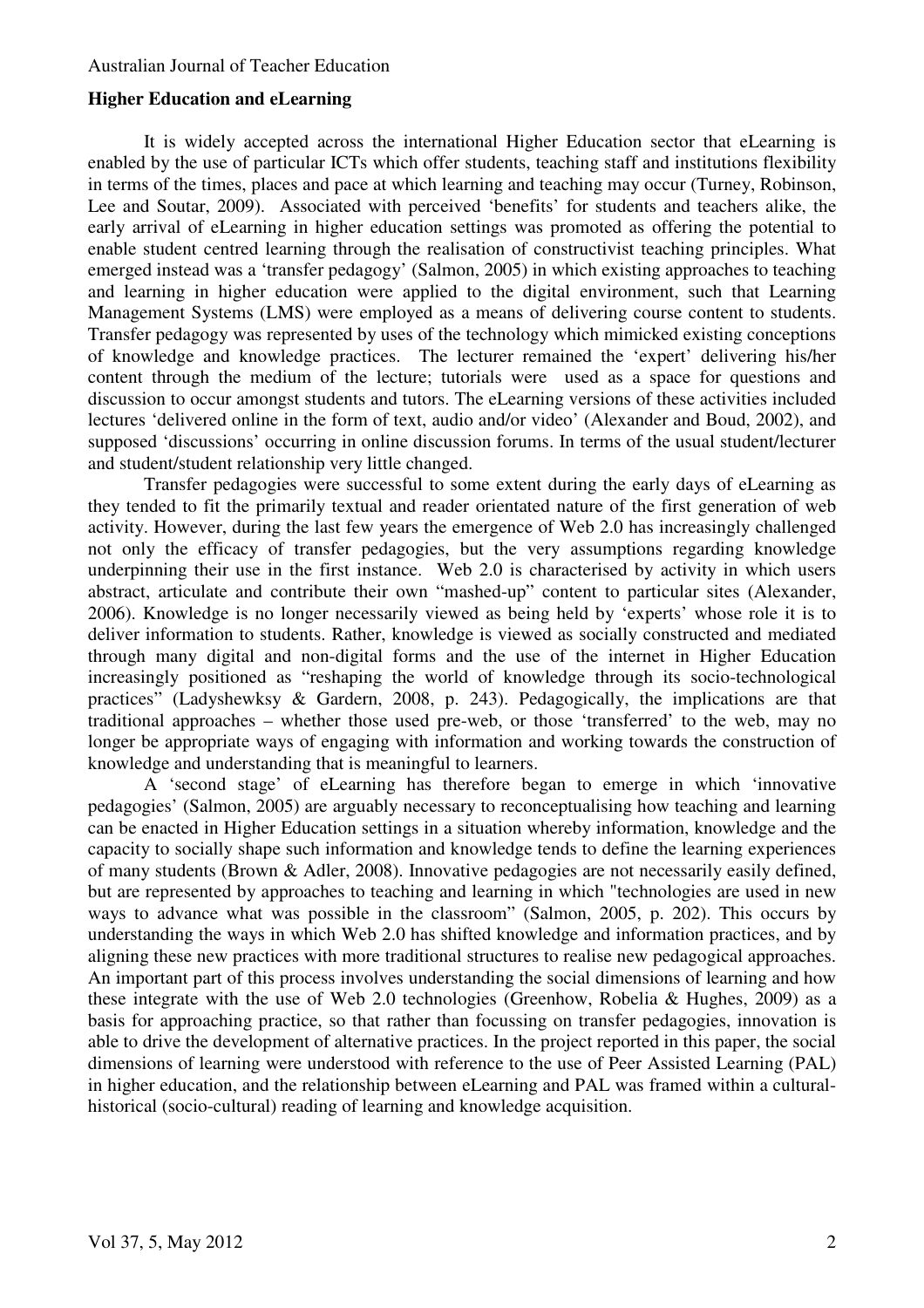# **Higher Education, eLearning and PAL**

Alexander's (2001) extensive study of the use eLearning in Australian Higher Education settings suggested that the use of technology itself does not necessarily improve student learning (p. 241). Rather, it was indicated that students were more likely to report engaging uses of the technology when it was associated with opportunities to interact with other students and lecturers (Alexander, 2001, p. 242). Alexander's findings regarding the social use of technology to support learning, mirror those arguments emerging from the literature associated with PAL, whereby the social aspects of peer learning are argued to build student motivation, enhance social connections and increase student access to feedback about their learning (Morrison, 2006, p.3). Technically, PAL is an approach to supporting student learning which is used as a supplement to existing pedagogical practices, whereby more experienced students mentor and support incoming students in particular subjects (Wadoodi & Cosby, 2002). The use of PAL across a range of higher education settings has been found to significantly increase student understanding of course content, to contribute to cognitive understanding of course material and to contribute to students' interpersonal and social skills (Wadoodi & Crosby, 2002).

The practices associated with PAL, in which students work together to create and share their understandings of course content, have also been applied to individual courses and used as a way of realising the social aspects of eLearning. For example, Huijser, Kimmins and Evans (2008) and Harris and Sandor (2007) report on studies in which PAL was integrated with the use of online discussion forums so that students could work collaboratively on responding to particular problems associated with course material. Huijser et al, (2008) suggested that 'PAL-online' provided a range of benefits for students such as providing a less intimidating learning environment, aiding motivation and enabling the provision of flexible and timely responses to questions (p. 54). Whilst important, these perspectives on PAL-online tend to suggest a transfer pedagogy, in that the benefits associated with group work are utilised within a discussion forum format so that rather than working towards new ways of understanding how the social aspects of PAL can relate to the social dimensions of eLearning, existing ways of thinking about PAL are used in the online environment. In the example reported in this paper, a concerted effort was made to consider the ways in which PAL could be interfaced with eLearning so that the technology informed student interactions within the context of PAL activity. The PAL activity was then used to generate online content that students shared with each other during scheduled lecture periods so that the traditional conceptions of what constituted a tutorial or lecture were able to be reconsidered.

## **Interfacing eLearning and PAL: a case example Unit description and design**

The unit of study that was the focus for this research was located in a Bachelor degree program for pre-service early childhood education teachers and was focussed on the role of assessment in early education and care. The unit was a new offering in a recently revamped course and made reference to relevant early childhood curriculum frameworks at the national and state level. The unit was conducted over a thirteen week semester and involved students working in selfchosen groups of three to four. Students were advised that their groups were to develop a fictional childcare or educational service and that each week they would be required to develop an aspect of that service during the second half of the tutorial. These developments included, creating a name, logo and web presence for their services; creating philosophy statements on their centres approach to working with children and families, writing policy statements on their approaches to assessment; and/or creating draft or template approaches to assessing children's learning in relation to particular learning outcomes (as referenced in the curriculum frameworks). The materials generated by the students in the tutorial period were to be completed in digital form so that they could be posted to the unit website (using the Digital Libraries function in Blackboard™). As well as providing a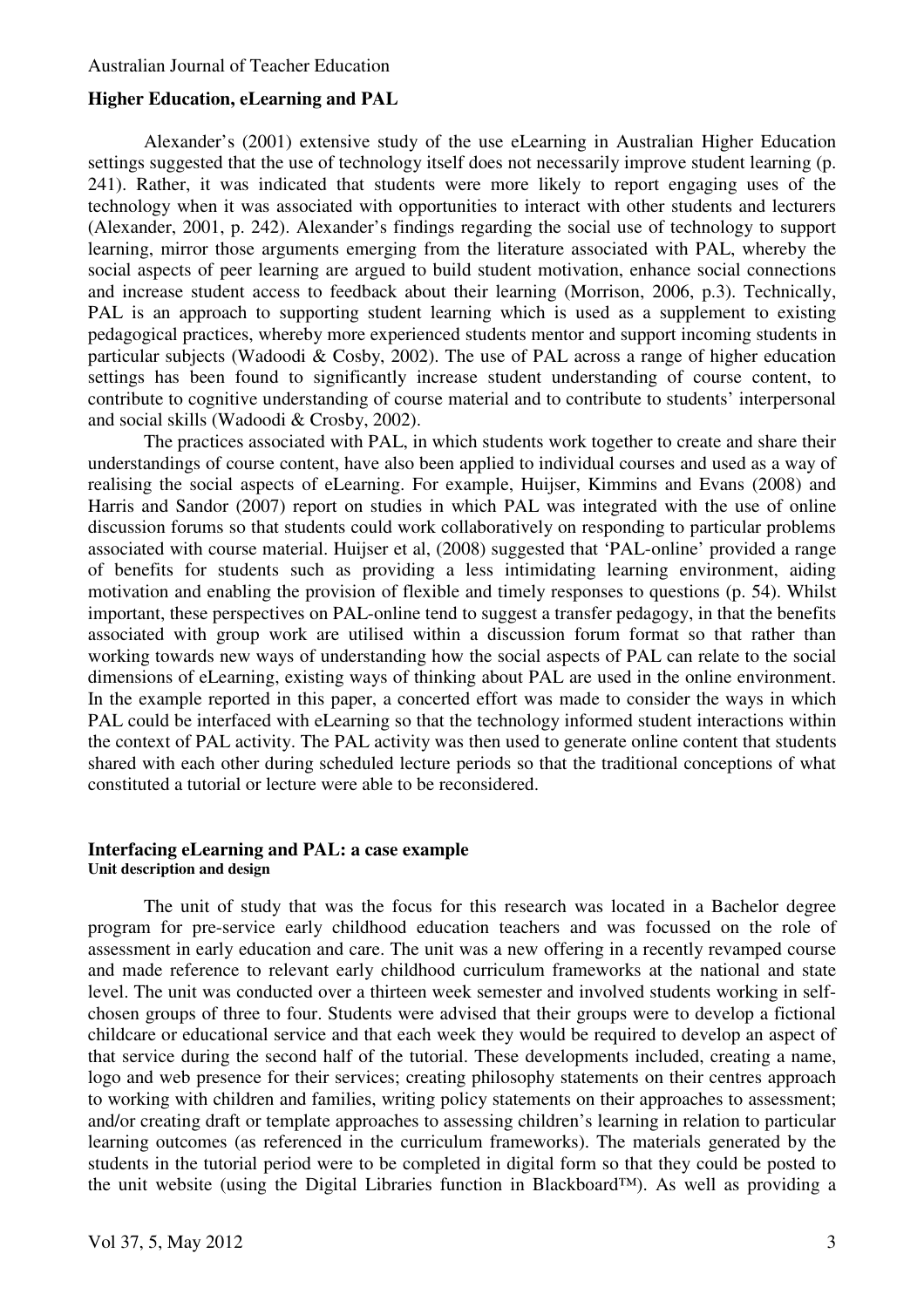space for each 'service' to grow during the course of the semester, this also allowed students from other groups to access, read and comment on the contributions of their peers.

The lectures followed the tutorials and involved two to three groups of students per week presenting their service to their peers. The presenting groups would log onto the Blackboard™ site, locate their services and share and discuss their developing philosophies, policies and approaches to assessment. The observing students would then ask questions of the presenting group asking them to explain and justify the decision making that informed their philosophies, policies and assessments in light of the theoretical and research material that had framed the learning for that week. Both lecturers attended the lectures and supported the presenting students to justify and explain their contributions and worked withthe student audience to provide appropriate feedback to peers. the provision of constructive feedback.

The theoretical and research material that framed each weekly topic was provided online and students were expected to complete these materials BEFORE attending the tutorials. A range of theoretical and research material was provided including readings, video clips and audiocasts. The audiocasts had been previously recorded by the lecturers and featured interviews with practicing teachers, whilst the video clips referenced approaches to early childhood assessment from across the globe. Whilst the second half of the tutorial focussed on the groups developing a response to the weekly topic, the first half was dedicated to an open conversation between the two lecturers. During this period the lecturers would discuss the online materials, presenting their own views on what had been provided in terms of a range of theoretical perspectives. Students were invited to contribute freely to these discussions on the basis of their interpretations of the online material. This meant that in a typical week the students would 1) complete the online the materials; 2) attend the tutorial in which they would listen to, and contribute to an open conversation about the materials, and then create a digital response to the topic for their services; 3) post their digital responses to their group's link on Blackboard; and 4) either share or listen to others share their responses to the weekly material in the f2f lecture. In this way the unit of study sought to integrate PAL and online learning by having the students engage in both types of learning through the generation of digital responses to the online materials during the tutorial periods, which were then shared in the larger f2f experience of the lecture. Figure 1.0 outlines the relationship between the online and PAL activities in relation to the use of the tutorials and the lectures (including the use of peer teaching).



**Figure 1.0: Relationship between the online and PAL activities in relation to the use of tutorials and lectures (including the use of peer teaching).**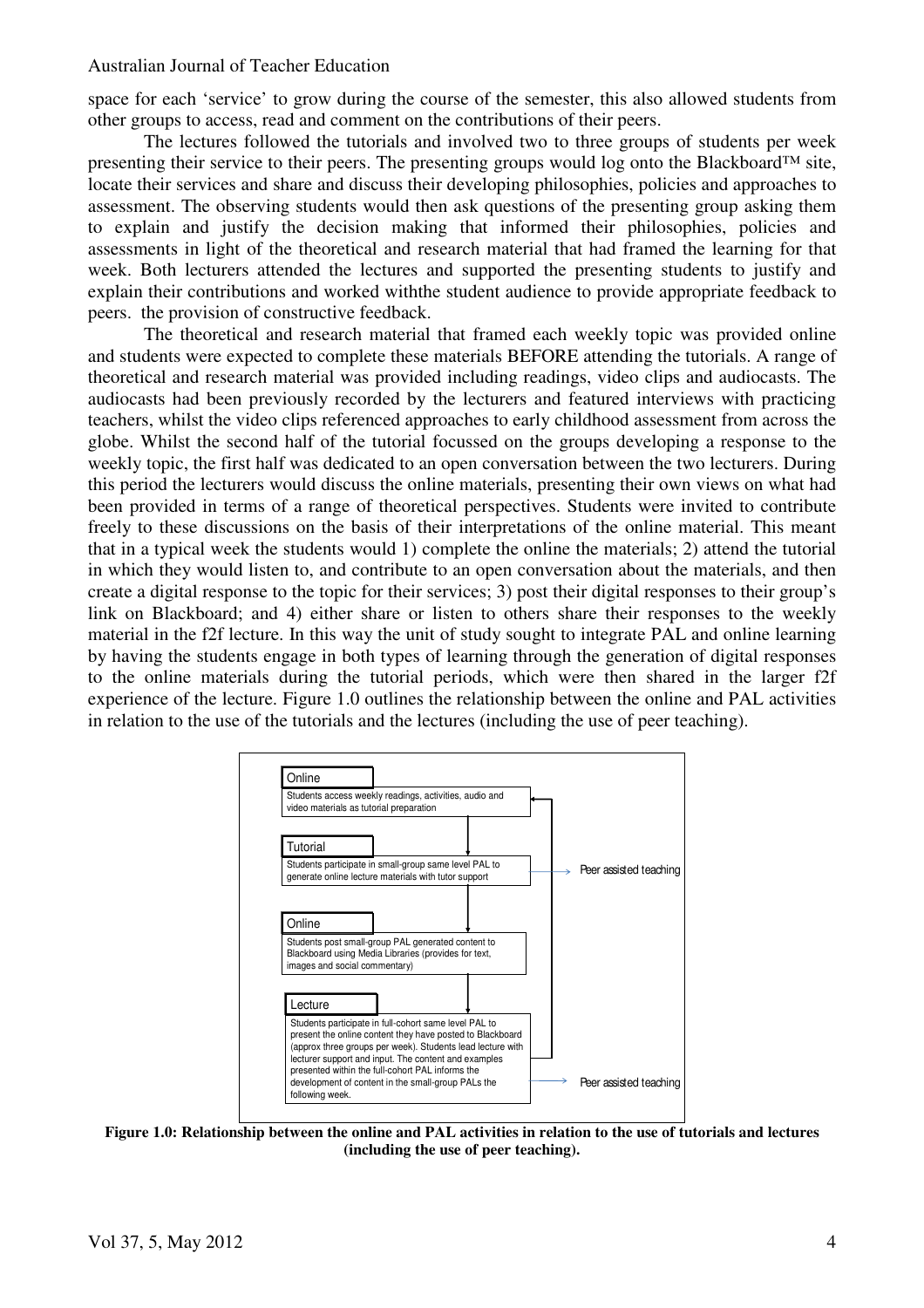Assessed tasks for the unit of study were derived from the responses students created to each weekly topic. Here students were required to implement samples of their group work during their practicum experiences and to reflect on the extent to which their 'fictional' responses worked in a practical context when used with children and families.

## **Conceptual framework**

The unit design was informed by a cultural historical (more commonly known as socialconstructivist or socio-cultural) perspective in which learning is described as an inherently socially developing process (van Oers, 2008). According to this perspective, the acquisition of knowledge is related to the capacity of the social environment to provide opportunities for learners to master their current levels of understanding and operation in order to move towards higher levels of conceptual awareness and mastery of theoretical content (Jacobs, Hurley & Unite, 2008; Kravtsova, 2006). Cultural historical theory outlines a series of increasingly complex social situations which are entered into by learners throughout the lifespan, the highest of which is known as 'collective theorising' (typically achieved during adolescence and adulthood). Collective theorising represents a social situation that provides a context for group or peer activities which support learners to pay attention to both *what and how* they are learning (Kravtsova, 2006). In this project, the social situation represented by collective theorising was supported by what is already known about the benefits of PAL and the use of eLearning for content delivery and development. For example, PAL has a demonstrated capacity for allowing students to articulate their understandings about unit material, to negotiate their learning and present their developing ideas and arguments (Boud, 2001), whilst eLearning has the capacity to allow students to access content and share the results of their PAL activities with their peers (Alexander, 2006). The combination of PAL and eLearning created a particular social situation that provided a context in which the lecturers and students were able to focus on *what* (i.e. through and reading discussing online materials) and *how* (i.e. through developing, presenting and reflecting on the digital responses for each service) they were learning. This meant that the lecture was repositioned as an opportunity for participating in collaborative discussion about the implications of the unit content for their teaching practice, rather than focussing on transmitting theoretical content to students as a basis for practice.

#### **Method Participants**

The participants included 90 pre-service teachers (89 female and 1 male) enrolled in two Bachelor of Education degrees, which lead to qualification as early childhood and/or primary education specialists. The participants' ages ranged from 20-55 years. The participant group included both local and international students, and a cross-sector of languages other than English, including Thai, Mandarin and Hindi were represented. All students participated in the unit of study, however only those students providing informed consent participated in those aspects of the project which focussed on the collection of data aimed at addressing the project aims. The project was conducted with full approval from the University Ethics Committee.

## **Data collection and analysis**

Specific data collection techniques were employed to address each of the three project aims, including lecturer discussions, collection of student work samples, a student survey and a student focus group. The lecturer discussions were audio-recorded conversations between the authors responsible for the design and implementation of the project. The discussions were held before, and at the conclusion of the unit of study and were approximately 45 minutes in length. Each discussion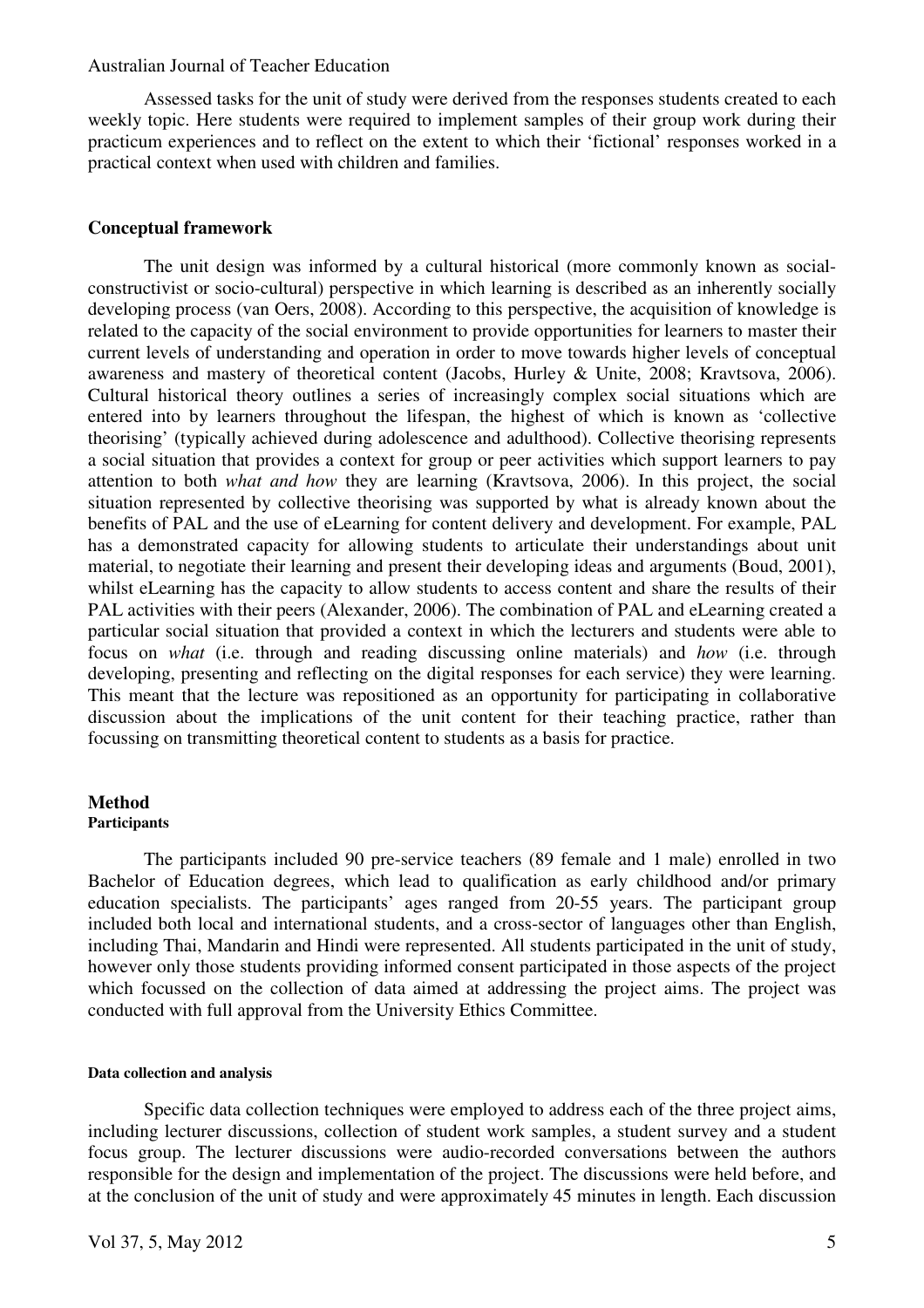was transcribed. The student work samples included postings made to the website by students (discussion postings and examples of their digital responses). The survey contained twelve items on a Likert scale of 1-4 (1 being strongly disagree and 4 being strongly agree) and four qualitative items. The focus group was conducted at the end of the thirteen week semester, was one hour in duration and used an open-ended interview schedule. The focus group was conducted by both of the lecturers. Table 1.0 outlines the data collection techniques for each project aim and the type and number of participants.

| Aim                                                                                                                                                                                                     | <b>Lecturer</b><br>discussions (2)<br>lecturers) | Student work<br>samples (15<br>students) | <b>Survey</b><br>(29)<br>students) | <b>Focus</b><br>group(6)<br>students) |
|---------------------------------------------------------------------------------------------------------------------------------------------------------------------------------------------------------|--------------------------------------------------|------------------------------------------|------------------------------------|---------------------------------------|
| Explore the interface between<br>PAL and eLearning as a site for<br>developing an alternative approach to<br>the traditional f2f lecture                                                                |                                                  |                                          |                                    |                                       |
| Determine students'<br>$\mathcal{D}_{\mathcal{L}}$<br>perceptions of the relationship between<br>PAL and eLearning in relation to their<br>perceived acquisition of the unit content                    |                                                  |                                          |                                    |                                       |
| 3.<br>Examine students response to<br>their participation in the alternative<br>lecture approach compared to their<br>existing perspectives on the role of the<br>traditional lecture in their learning |                                                  |                                          |                                    |                                       |

**Table 1.0. Data collection techniques for each project aim and the type and number of participants.** 

Thematic data analysis was used for the lecturer discussions, the focus group data and the qualitative survey items. Themes were derived from each of the project aims and included 1) evidence of a relationship between PAL and eLearning; 2) evidence of student perceptions of learning through the PAL and eLearning interface; and 3) evidence of student preference for the alternative lecture approach over the traditional approach. Descriptive statistics were used for the quantitative survey items, including mean response and standard deviation from each mean. Student work samples were used for illustrative purposes only.

# **Findings**

The findings are presented according to the three main themes derived from the project aims, including evidence of a relationship between PAL and eLearning; evidence of student perceptions of learning through the PAL and eLearning interface; and evidence of student preference for the alternative lecture approach over the traditional approach.

## **Evidence of a relationship between PAL and eLearning**

This theme was derived from project aim one 'to explore the interface between PAL and eLearning as a site for developing an alternative approach to the more traditional f2f lecture'. The possibility of the interface was evidenced by data illustrating a relationship between PAL and eLearning. This data emerged from the lecturer conversations, the student focus group and from survey items one to five. The survey items and findings are presented first, followed by examples from the qualitative focus group and lecturer discussions data.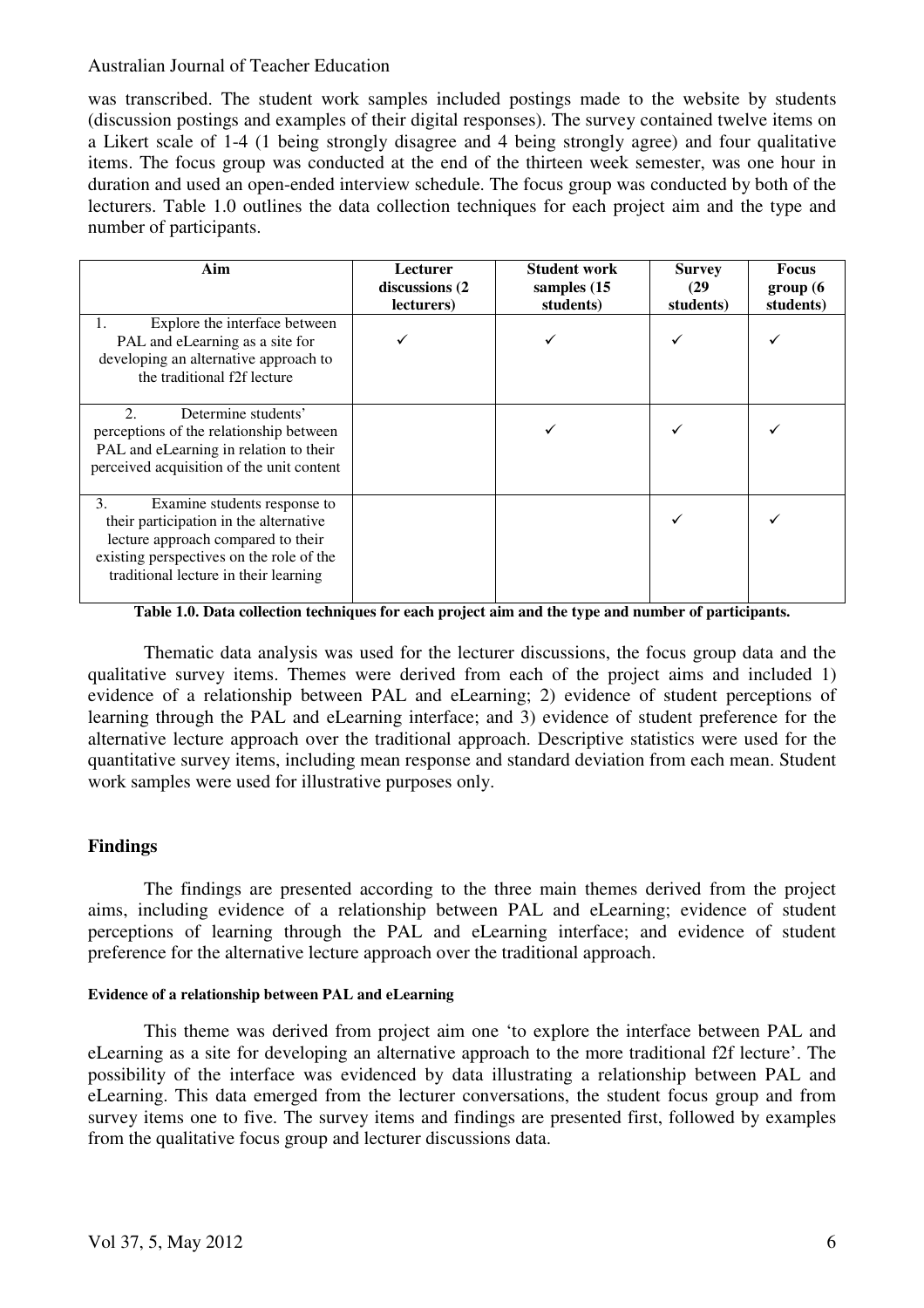| Survey item $(n=29)$                                                               | Mean                   | <b>SD</b> |
|------------------------------------------------------------------------------------|------------------------|-----------|
|                                                                                    | $(4 = strongly agree)$ |           |
| 1. The online activities and readings are an important starting point for my       | 3.72                   | 0.19      |
| learning in this unit                                                              |                        |           |
| 2. The tutorial activities extend my understanding of the unit content             | 3.72                   | 0.19      |
| 3. Connecting the online activities with the tutorial activities helps me to think | 3.69                   | 0.22.     |
| deeply about the unit content                                                      |                        |           |
| 4. Working in the groups to develop the responses for each 'Service' is a useful   | 3.83                   | 0.12      |
| way of working towards everyone generating material for the lecture                |                        |           |
| 5. Combining group work with the online activities and 'Sharing our Services'      | 3.86                   | 0.09      |
| has helped to understand the unit content                                          |                        |           |

**Table 2.0 Responses to survey items one to five (evidence of a relationship between PAL and learning** 

These items were intended to establish whether or not a relationship could be argued to exist between PAL and eLearning in a way which supported the students to engage with, and learn, the unit content. For example, items one and two established that the online activities and participation in the PAL and team teaching in the tutorial supported learning and extended student understanding of unit content. This relationship was confirmed by item three, which considered the extent to which connecting the online activity with experiences in the tutorials allowed students to think deeply about the unit content. Items four and five consolidated this suggestion by focussing on whether or not the group work interfaced effectively with the eLearning. The high mean scores for each item suggest potential for interfacing PAL and eLearning and using this as a basis for reconfiguring the traditional approach to the lecture. Thus, student work conducted within the intersection between PAL and eLearning preceded the lecture to the extent that students were able to use the lecture period as time for presenting and sharing their own user generated content to their peers and the lecturers. This contrasts with the more traditional use of the lecture where it is used to transmit theoretical information to students prior to their participation in a tutorial. Interfacing PAL and eLearning meant that the lecture time could be reconceptualised a social space for learning which positioned the students as responsible for generating and understanding the unit content. This idea was explored in the lecturer conversation, in which the lecturers noted with surprise that the students were effectively running the website and lectures themselves:

> "They were pretty much running that website themselves. I visited once every, not even every week, which normally I would. I wasn't there all the time ... [and did you notice] they started to take ownership of that space [the lectern]. Do you remember we would walk in and they would already have turned on the computer and it was up and they were waiting to start [to present their digital responses]. And it was all becoming self organised, that they were leading it" (post implementation lecturer conversation).

In this way, the interface between PAL and eLearning enabled a new approach to the 'lecture' to be realised. Here student activity during their PAL experiences within the tutorials, their use of the online materials and the generation of their own digital responses created a context whereby the lecture did not need to focus on the delivery of unit content, so much as the exploration and sharing of content. This meant that the 'expertise' traditionally associated with the lecturer delivering unit content was shifted and the students were able to take more ownership and responsibility for engaging with the unit content.

#### **Evidence of student perceptions of learning through the PAL and eLearning interface**

The second theme was articulated from project aim 2 'to determine student perceptions of the relationship between PAL and eLearning in relation to their perceived acquisition of unit content'. Quantitative and qualitative survey data and comments from the focus group suggested that students were able to articulate perceptions of having learned through the PAL and eLearning interface. In general, the learning was described as occurring through the interface established between the group work (within tutorials and the lectures) and the eLearning (completion of online activities and development, posting and sharing of digital responses).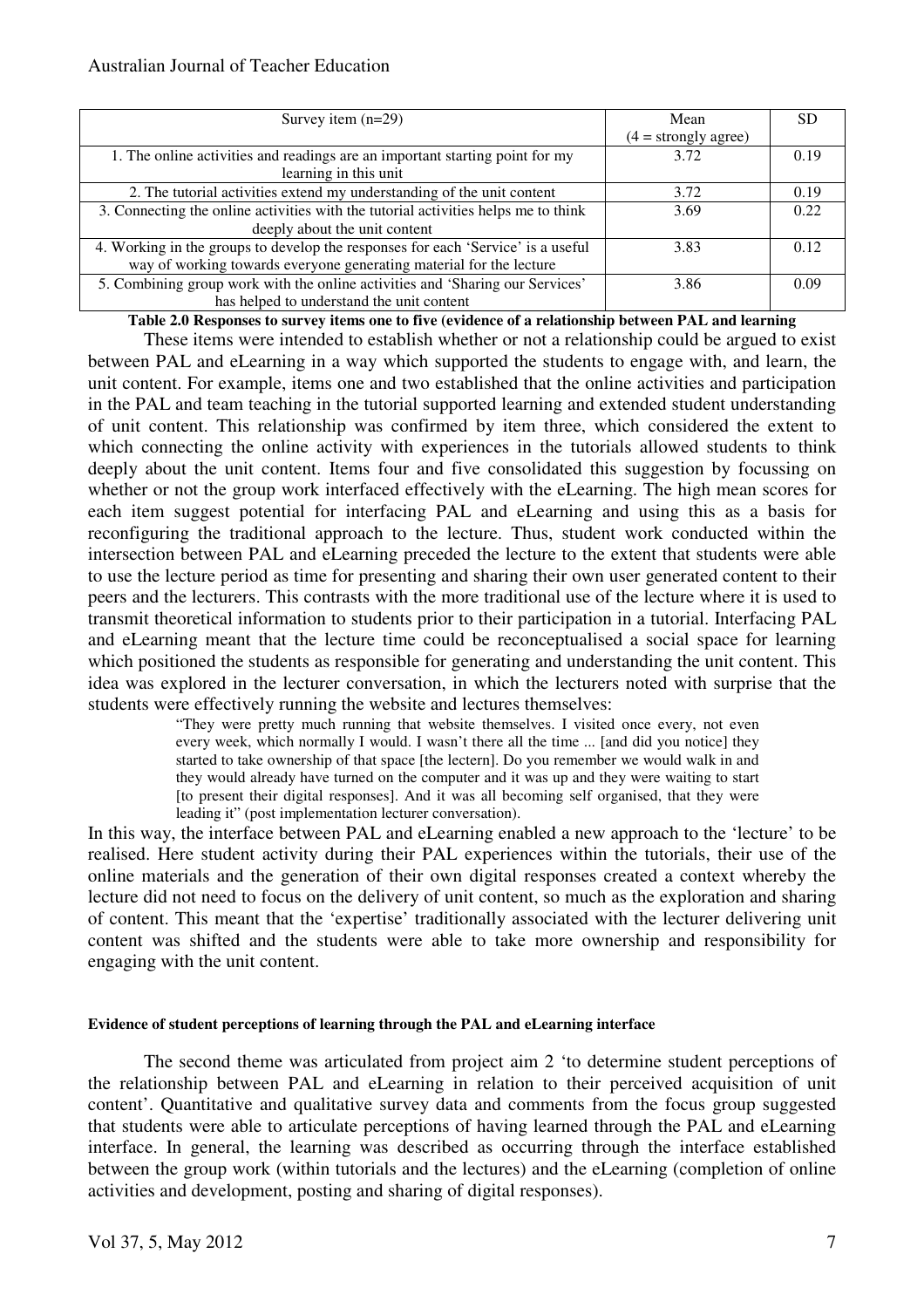| Survey item $(n = 29)$                                                                 | Mean                   | <b>SD</b> |
|----------------------------------------------------------------------------------------|------------------------|-----------|
|                                                                                        |                        |           |
|                                                                                        | $(4 = strongly agree)$ |           |
| 6. Having lectures where the groups share their work with others helps me to think     | 3.76                   | 0.17      |
| about my own learning                                                                  |                        |           |
| 7. The combination of online learning and group learning in this unit of study has     | 3.62                   | 0.26      |
| helped me to see how theory might relate to practice in early childhood education      |                        |           |
| 8. I like the way this unit moves between online activity, tutorial discussions, small | 3.52                   | 0.34      |
| group activity and shared lectures                                                     |                        |           |

**Table 3.0 Responses to survey items six to eight (evidence of student perceptions of learning through the PAL and eLearning interface)** 

These items were focussed on determining the extent to which students perceived they had learned from participating in the PAL and eLearning. For example, item six suggested the students benefited from the large group PAL situation in the lecture where the sharing of group work was credited with helping students think about their own learning. Items seven and eight indicated that students perceived the relationship between the PAL and eLearning activities to have supported their learning and allowed them to see how theory related to practice in early childhood education. These findings were supported by responses to one of the qualitative questions on the survey which asked students how they would explain their learning in this unit of study to non-enrolled students. In these responses the students were able to articulate perceptions of their learning that described the ways in which PAL and eLearning were being integrated to create an engaging, interesting and interactive context for learning:

> I would say that we were learning in a non-traditional lecture format, and that this way helps me to understand the content, share ideas and learn from others That it is interactive and using the technology of today combined with traditional forms

> In a number of ways, reading; audio recordings; YouTube videos, group task; open discussion

> The content is interesting; the delivery of content is interesting and helps us to interact with others and share ideas

These responses indicated the students were aware of how they were learning through the combined use of PAL and eLearning. These perceptions were explored in more depth during the focus group interview, and interestingly were noted by the students as supporting them in extending their learning and challenging their thinking. For example:

"You would be listening to us when we did our presentation, and say 'oh, I didn't think of doing it that way'. And we would go 'oh'. So, you have to realise that your mind is going to change and the way you think and feel now is going to be different to the way you think and feel tomorrow. It's made everything that more unpredictable, which made it interesting. And, if it is interesting teaching, you learn better".

The other thing is, the other mentality we have as a student is, to be very open and frank, we try to see what that lecturer is expecting from us, and then we try to make and present our assignments for that lecturer in that way. Usually it is just with one person, but because it was with two persons [sic], we are trying really to take a risk and so you get the real thing [what we really think not what we think the lecturer wants]".

PAL and eLearning was associated with creating a context for learning in which students were able to engage in open discussion, interact with others and share ideas. Importantly, these elements were credited by the students with allowing them to take risks with their learning and thinking – to be aware that their ideas would change, and that they were able to take risks sharing what they really thought, rather than thinking they needed to replicate what the lecturers offered.

## **Evidence of student preference for the alternative lecture approach over the traditional approach**

The third theme was derived from project aim three 'to examine student responses to their participation in the alternative lecture approach compared to their existing perspectives on the role of the traditional lecture in their learning. Quantitative and qualitative data from the survey and focus group data indicated that students had a strong preference for the alternative lecture approach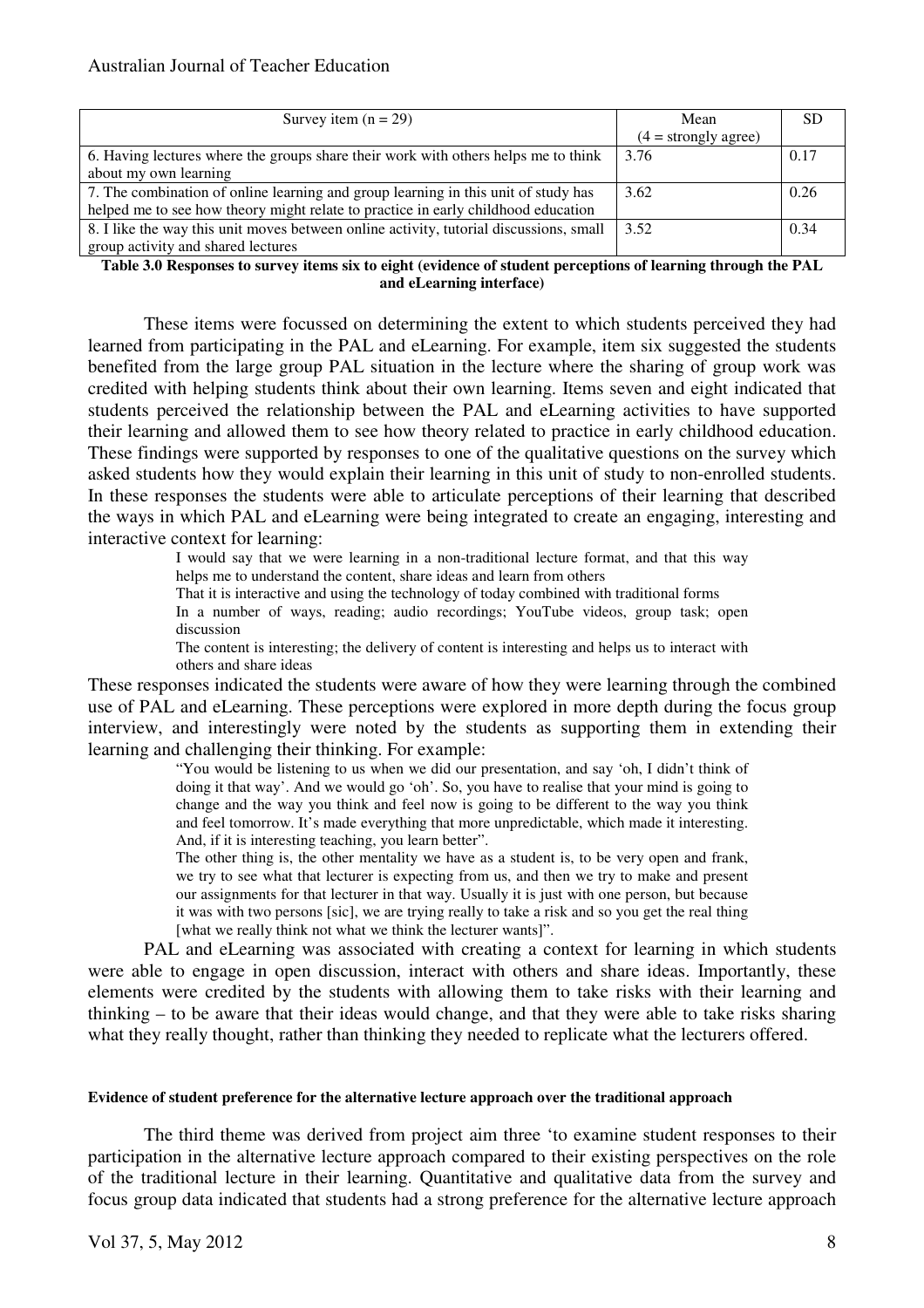over the traditional lecture. The alternative lecture was described as being more interesting, engaging and as supporting student learning.

| Survey item $(n = 29)$                                                         | Mean                        | <b>SD</b> |
|--------------------------------------------------------------------------------|-----------------------------|-----------|
|                                                                                | $(1.0 =$ Strongly Disagree) |           |
| 9. This unit would be better if the lecture was used in a more                 | 2.20                        | 1.27      |
| traditional way and the lecturers gave each lecture before the tutorial        |                             |           |
| 10. I think this unit would be better if it was offered in a more $\vert$ 2.10 |                             | 1.34      |
| traditional format with the lecture first, then the tutorial and then the      |                             |           |
| set readings                                                                   |                             |           |

**Table 4.0 Responses to survey items nine to ten (evidence of student preference for the alternative lecture approach over the traditional approach)** 

These responses suggest that a majority of the surveyed students preferred the alternative lecture approach, strongly disagreeing with the suggestion that the unit would be better if a more traditional lecture format had been employed. Responses to a qualitative survey item asking students to described what they saw as the difference in their learning when they participated in the alternative lecture format compared to their experiences in more traditional lectures emphasised the active and collaborative nature of the alternative lecture:

I feel I understand everything better as we are involved and by 'taking the lecture' and discussing things together. We all learn from each other.

The main difference is it is getting all students involved. Having our say more, being able to work together more with students and lecturers.

Everyone is involved in tutes and lectures which helps you learn more. I find the way this unit has been taught is more successful for my learning.

The more collaborative nature of the lecture was described by the focus group students as supporting their learning as they had to be clear about what they were going to present to the larger group and why:

> "You know, you have to do the work before hand [before the lecture]. You can't just slip in underneath and say 'yeah, I've been to the lectures and I've listened'. But, if you are doing they work and telling people what you are doing, you are going to bring out your best [effort] aren't you? You are going to show them, you don't want to hide your light under a bush, you want to show everybody what you have done".

> "It forces you to be very clear in your mind, about what you are doing, which is another thing you wouldn't necessarily do if you didn't have to get up there and talk about it"

Students appeared to prefer the alternative lecture over a traditional lecture due to the opportunities it provided for peer learning and interaction. However, it was not the conversations alone that were important, it was the idea that students were responsible for 'taking the lecture', being 'clear' on what they wanted to present and that they would bring out their 'best effort'. These comments are characteristic of engagement in the lecture that moves beyond 'just listening' to someone else talk, to having a particular perspective and understanding of a theoretical concept or issue that they wish to share with other students. As with the earlier findings, this suggests that interfacing the PAL and eLearning enabled the lecture to be reconceptualised as a space for constructive peer based dialogue, rather than being a situation in which knowledge was to be transmitted to students.

## **Discussion**

In this project, the social situation for learning was understood as the interface established between PAL and eLearning. This interface was represented by the way students accessed online activities and used these as a basis for small group PAL, and the larger tutorial group PAL discussions and collaborations. The interface was also represented by the way students posted samples of their work to the unit website for later sharing in the lecture, and to be accessed for further discussion and comment online. This interface created a context in which the unit content could be examined, discussed and articulated by the students drawing on technological tools for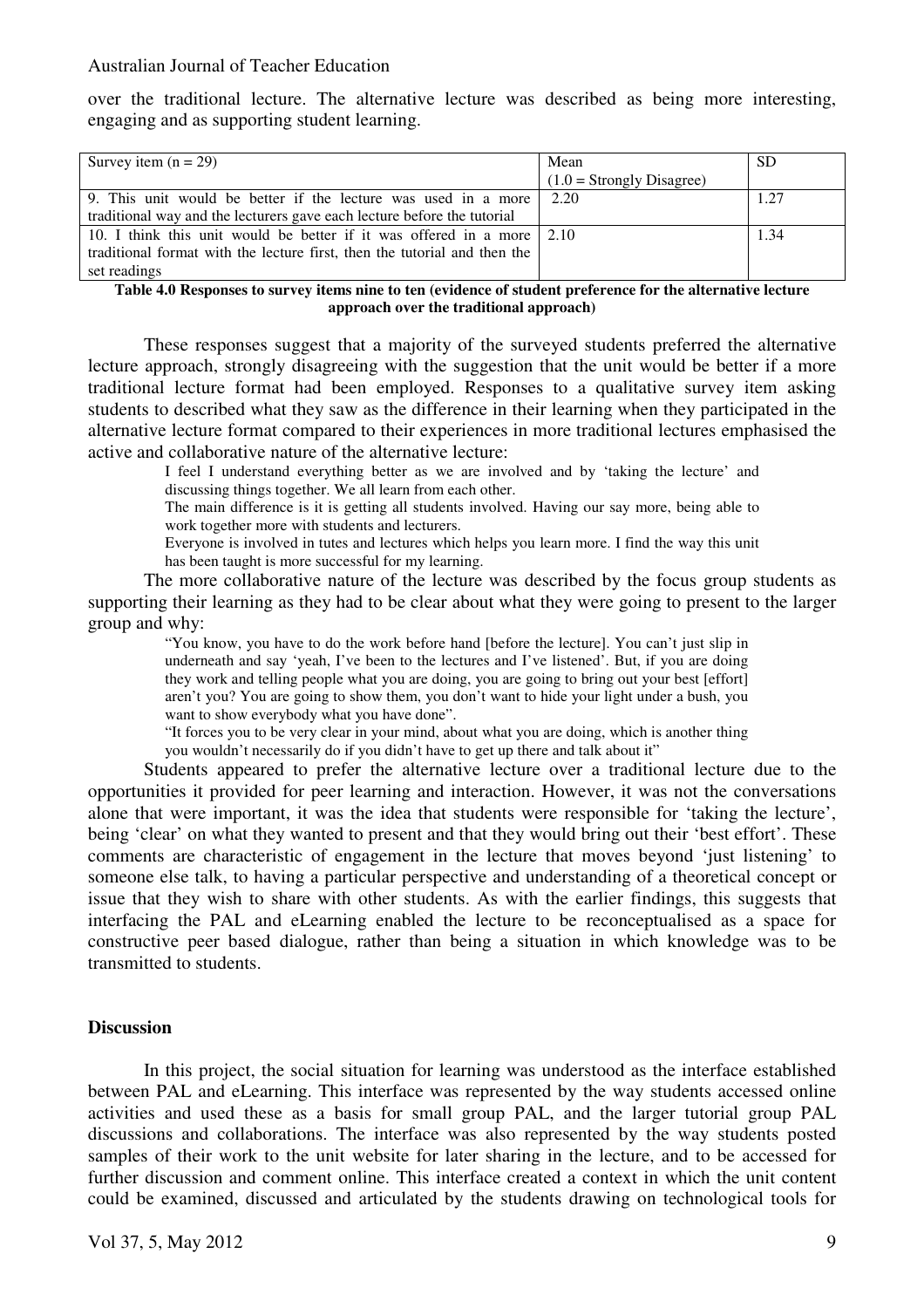information and expression in a way which enabled the students to 'collectively' engage, or 'theorise' about what they were learning. As cultural-historical theory suggests, these opportunities for collective theorisation provide an important avenue for student learning as they allow students to examine what and how they are learning. This was evident in the qualitative data whereby the students discussed the ways in which the PAL experiences had supported their learning and the quantitative data indicating a relationship between the learning and PAL experiences. In this way, the perspective on knowledge promoted throughout the unit of study shifted from being one of the 'lecturer as expert' to enabling a process of student and lecturer collaboration, participation and inquiry.

The social aspects of the learning were more strongly aligned with the social dimensions and interactions enabled by the technology. This suggests a movement beyond the transfer approach towards a more innovative perspective whereby the interface between PAL and learning may be used to reposition traditional pedagogical approaches and structures in Higher Education settings. Thus, rather than having a lecture, a tutorial and then set readings, the interface enabled a more 'futures' orientated approach whereby eLearning preceded opportunities for tutorial-based PAL which supported more eLearning which in turn lead to a more sustained PAL engagement during the subsequent lectures (Figure 2.0). In this approach there was also an opportunity for lecturers to learn and to be constructed differently from 'expert' or 'transmitter of knowledge'. Both lecturers had the opportunity to engage in open dialogue, to participate in group work with students and to be available as a resource for students and for each other in a new way. They were no longer static and in a conventional position, rather they were engaged as co-constructors of knowledge in a mutually beneficial way.



# **Conclusion**

The use of ICTs and eLearning has occupied a place of interest and examination in the Higher Education sector for a number of years. Whilst early approaches to eLearning tended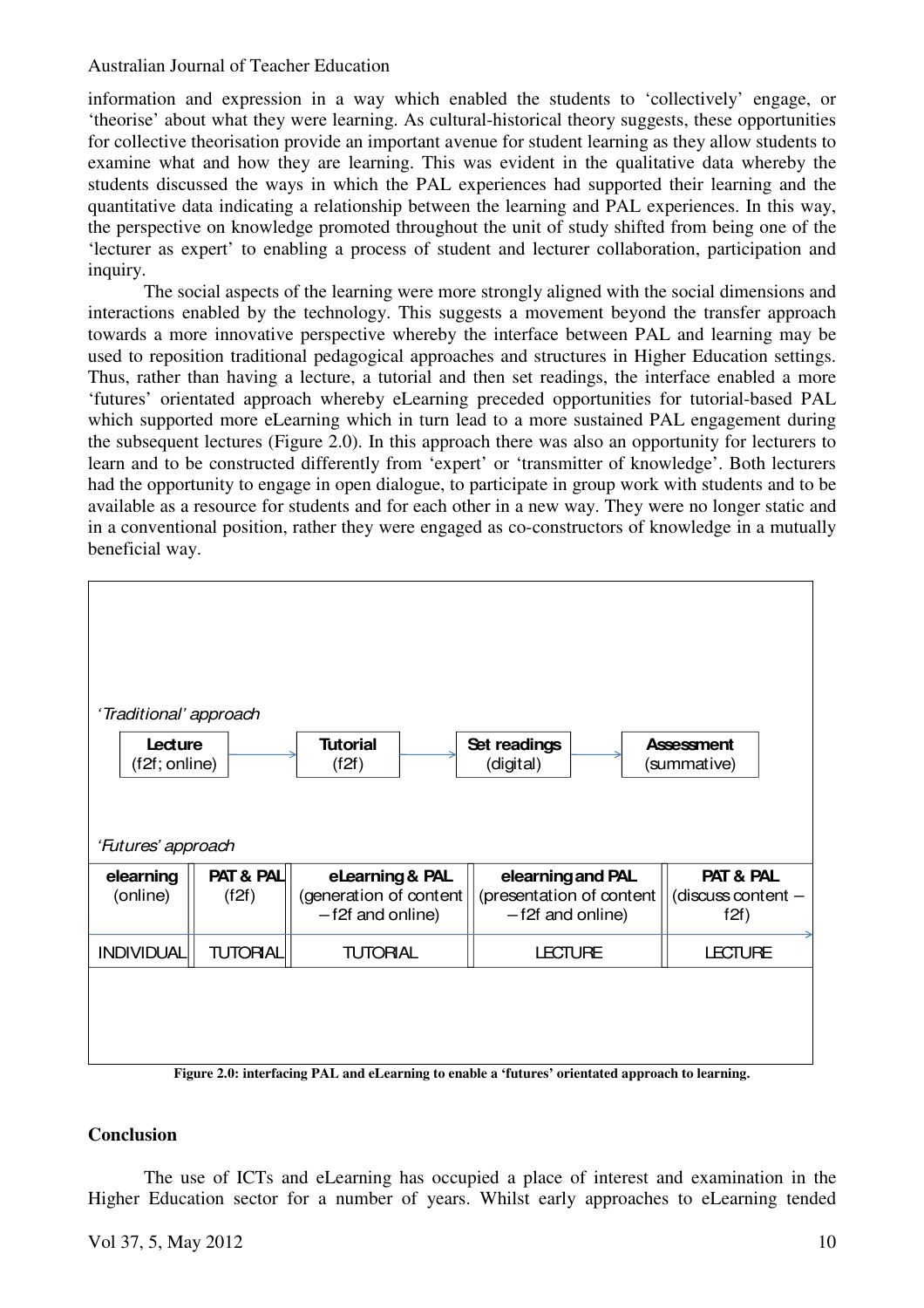towards the implementation of transfer pedagogies, the more socially orientated nature of Web 2.0 suggests the need for more innovative pedagogies to inform Higher Education practices. In this project, the social situation known as 'collective theorising (derived from cultural historical theory) was used to frame the interface between PAL and eLearning so that a context for working collaboratively with unit content was used to support students in the generation of unit materials that provided the basis for further learning. This suggests potential for considering alternative approaches to existing pedagogies such that lectures and tutorials can be used as opportunities for collaborative lecturer and student engagement in ways which use technologies as basis for constructing knowledge rather than focussing only on the transfer of knowledge. Innovative pedagogies are possible within existing pedagogical structures in those situations where the uses of the technology can be framed in relation to what is known about effective socially based learning.

# **References**

Alexander, B. (2006). Web 2.0. A new wave of innovation for teaching and learning? *EduCause Review*, 41 (2), 32–44.

Alexander, S. (2001). E-learning and developments and experiences. *Education and Training*, 43 (4/5), 240-247.

Alexander, S., & Boud, D. (2002). Learners still learn from experience when online. Chapter in J. Stephenson (Ed.), *Teaching and learning online. Pedagogies for new technologies*, (pp. 3-16). London: Kogan Page.

Brown, J. & Adler, R. (2008). Minds on fire: open education, the long tail and learning 2.0. *EduCause Review*, 43(1), 12-32.

Boud, D. (2001). Introduction: making the move to peer learning. Chapter in D. Boud., R. Cohen., J. Sampson (Eds.), *Peer learning in higher education. Learning from and with each other* (pp. 1 - 21). Kogan Page: London.

Greenhow, C., Robella, B., & Hughes, J. (2009). Learning, teaching and scholarship in a digital age. *Educational Researcher,* 38, 246.

Harris, N., & Sandor, M. (2007). Developing online discussion forums as student centred peer eLearning environments. *Ascilite conference proceedings*, Singapore.

Huijser, H., Kimmins, L., & Evans, P. (2008). Peer Assisted Learning in fleximode: developing an online learning community. *Australasian Journal of Peer Learning*, 1, 51 – 60.

Jacobs, G., Hurley, M., & Unite, C. (2008). How learning theory creates a foundation for SI leader training. *Australasian Journal of Peer Learning*, 1, 6 -12.

Kravtsova, E. (2006). The concept of age-specific new psychological formations in contemporary developmental psychology. *Journal of Russian and East European Psychology*, 44(6), 6-18.

Ladyshewsky, R., & Gardner, P. (2008). Peer assisted learning and blogging: a strategy to promote reflective practice during clinical fieldwork. *Australasian Journal of Educational Technology*, 24(3), 241-257.

Morrison, K. (2006). Peer Assisted Study Sessions. Supporting quality learning and student engagement in economics and business. *Synergy*, 24, 3-6.

Salmon, G. (2005). Flying not flapping: a strategic framework for eLearning and pedagogical innovation in higher education institutions. *ALT-J*, 13 (3), 201-218.

van Oers, B. (2008). Learning and learning theory from a cultural historical point of view. Chapter in B. van Oers., W. Wardekker., Ed. Elbers., & R. van der Veer (Eds.), *The transformation of learning. Advances in cultural-historical activity theory (pp. 3-15). Cambridge: New York.* 

Wadoodi, A., & Crosby, J. (2002). Twelve tips for peer assisted learning: a classic concept revisited. *Medical Teacher,* 24 (3), 241-244.